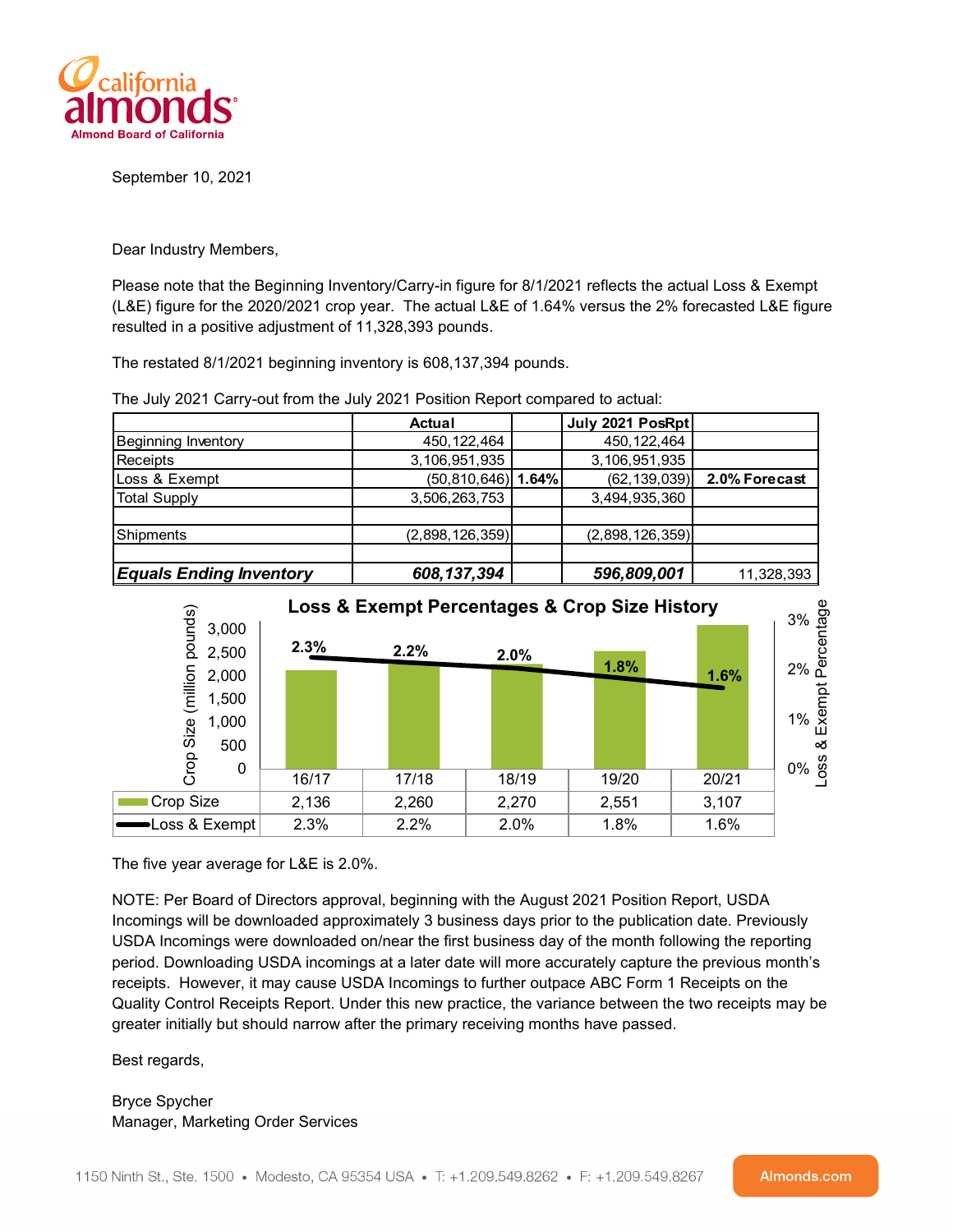# **Almond Industry Position Report AUGUST 2021**

1150 Ninth St., Ste. 1500 Modesto, CA 95354 USA T: +1.209.549.8262 F: +1.209.549.8267

| 2021-2022 Crop Year                  |                     | 2021-2022     | 2020-2021            |            |
|--------------------------------------|---------------------|---------------|----------------------|------------|
|                                      | <b>Forecast</b>     | 08/01 - 08/31 | 08/01 - 08/31        |            |
| <b>Salable</b>                       | <b>Million Lbs.</b> | Kernel Wt.    | Kernel Wt.           | % Change   |
| 1. Carryin August 1, 2021            | 608.1               | 608,137,394   | 450,122,464          | 35.10%     |
| 2. Crop Receipts to Date             | 2,800.0             | 311,548,734   | 272,130,185          | 14.49%     |
| 3. [2% Loss and Exempt]              | (56.0)              | (6, 230, 975) | (5,442,604)          |            |
| 4. New Crop Marketable (2-3)         | 2,744.0             | 305,317,759   | 266,687,581          | 14.49%     |
| 5. [Reserve]                         | n/a                 | <u>_0</u>     | <u>_0</u>            |            |
| 6. Total Supply (1+4-5)              | 3,352.1             | 913,455,153   | 716,810,045          | 27.43%     |
| <b>Shipments by Handlers</b>         |                     |               |                      |            |
| 7. Domestic                          | 798.6               | 66,557,215    | 65,928,863           | 0.95%      |
| 8. Export                            | 2,053.5             | 140,796,624   | 127, 123, 147        | 10.76%     |
| 9. Total Shipments                   | 2,852.1             | 207,353,839   | 193,052,010          | 7.41%      |
| 10. Forecasted Carryout              | 500.0               |               |                      |            |
| 11. Computed Inventory (6-9)         |                     | 706,101,314   | 523,758,035          | 34.81%     |
| Commitments (sold, not delivered)**  |                     |               |                      |            |
| 12. Domestic                         |                     | 273,383,998   | 412,966,371          | $-33.80\%$ |
| 13. Export                           |                     | 442,866,582   | 642,622,347          | $-31.08%$  |
| <b>14. Total Committed Shipments</b> |                     | 716,250,580   | <u>1,055,588,718</u> | $-32.15%$  |
| 15. Uncommitted Inventory (11-14)    |                     | $-10,149,266$ | -531,830,683         | $-98.09%$  |

**\*\*Handlers reporting commitments represent 96% of the 2020/2021 crop**

|                                  |                          |                     |                    | <b>MONTHLY REPORT OF SALABLE HANDLER SHIPMENTS</b> |                           |
|----------------------------------|--------------------------|---------------------|--------------------|----------------------------------------------------|---------------------------|
|                                  |                          | 2021-2022 Crop Year |                    | 2020-2021 Crop Year                                |                           |
|                                  |                          | 08/01 - 08/31       | 08/01 - 08/31      | 08/01 - 08/31                                      | 08/01 - 08/31             |
| <b>DOMESTIC</b>                  | <b>Shelled</b>           | 43,488,043          | 43,488,043         | 38,011,535                                         | 38,011,535                |
|                                  | <b>Manufactured</b>      | 31,598,682          | 31,598,682         | 31,826,613                                         | 31,826,613                |
|                                  | <b>Products</b>          | 404,977             | 404,977            | 474,563                                            | 474,563                   |
|                                  | <b>Inshell</b>           | 305,885             | 305,885            | 15,272                                             | 15,272                    |
|                                  | (Interhandler Transfers) | (5,609,340)         | (5,609,340)        | (3,072,641)                                        | (3,072,641)               |
|                                  | (Industry Purchases)     | (3,631,032)         | (3,631,032)        | (1,326,479)                                        | (1, 326, 479)             |
|                                  | Total:                   | 66,557,215          | 66,557,215<br>32%  | 65,928,863                                         | 34%<br>65,928,863         |
| <b>EXPORT</b>                    | <b>Shelled</b>           | 91,486,046          | 91,486,046         | 71,688,202                                         | 71,688,202                |
|                                  | <b>Manufactured</b>      | 11,962,432          | 11,962,432         | 10,388,200                                         | 10,388,200                |
|                                  | <b>Products</b>          | 265,203             | 265,203            | 50,813                                             | 50,813                    |
|                                  | <b>Inshell</b>           | 37,082,943          | <u>37,082,943</u>  | 44,995,932                                         | <u>44,995,932</u>         |
|                                  | Total:                   | 140,796,624         | 140,796,624<br>68% | 127,123,147                                        | 127, 123, 147<br>66%      |
| <b>NET SHIPMENTS</b>             |                          | 207,353,839         | 207,353,839 100%   | 193,052,010                                        | <u>193,052,010_100%</u>   |
| <b>EXEMPT/INEDIBLE SHIPMENTS</b> |                          | 1,056,794           | 1,056,794          | 1,422,456                                          | 1,422,456                 |
|                                  | Source: ABC Form 25      |                     |                    |                                                    | <b>September 10, 2021</b> |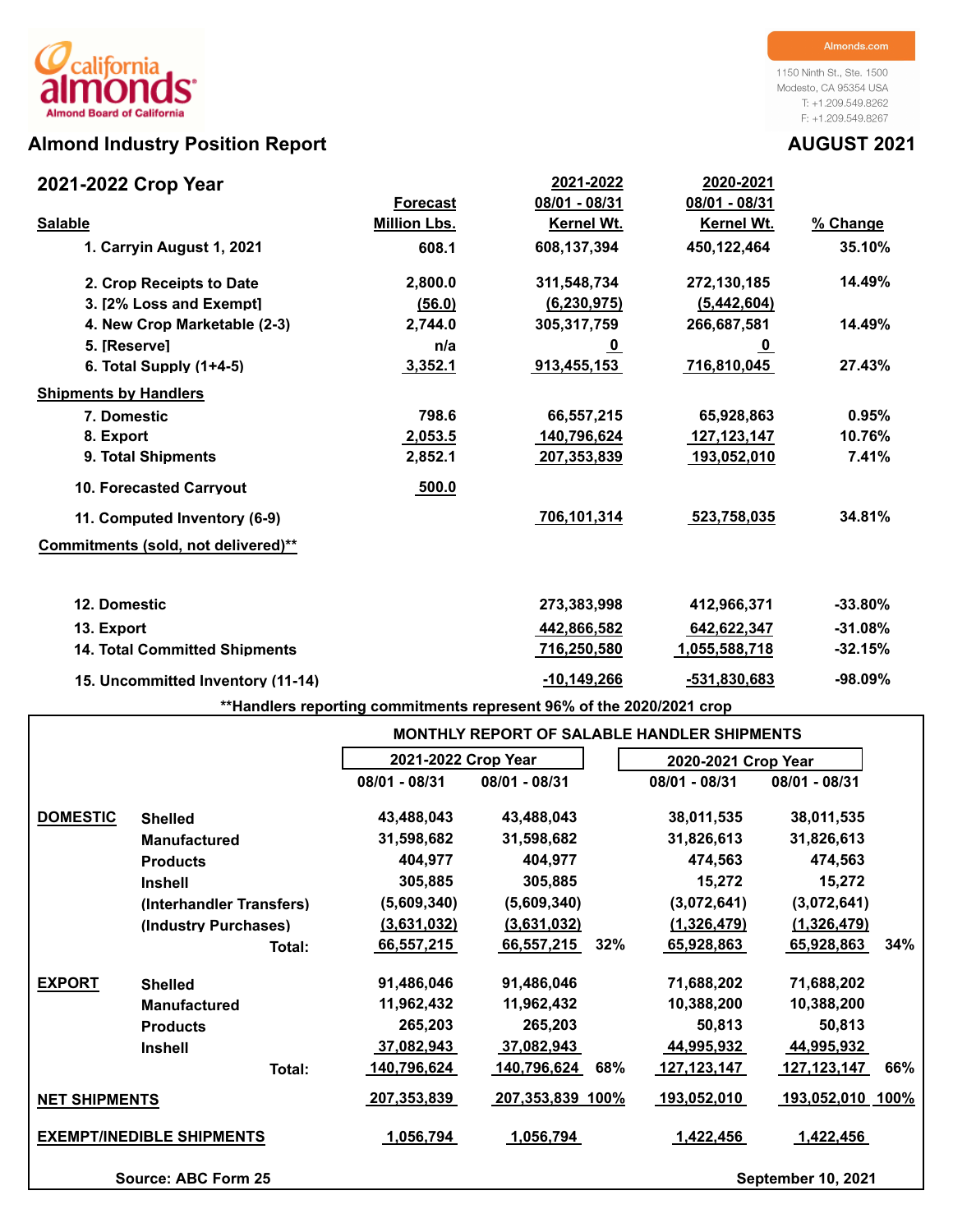### Destination > 250,000 LBS. Current YTD are reported

| Global          | 2021/22     |                                  |                       | 2021 - 2022 - Current               |                       |                       | 2021 - 2022 - YTD                |                       |                      | 2020 - 2021 - Current               |                       | 2020 - 2021 - YTD    |                                  |                       |
|-----------------|-------------|----------------------------------|-----------------------|-------------------------------------|-----------------------|-----------------------|----------------------------------|-----------------------|----------------------|-------------------------------------|-----------------------|----------------------|----------------------------------|-----------------------|
| Percent         | VS.         |                                  |                       | <b>Current Month - August, 2021</b> |                       |                       | August 1 through August 31, 2021 |                       |                      | <b>Current Month - August, 2020</b> |                       |                      | August 1 through August 31, 2020 |                       |
| <b>Total</b>    | 2020/21     | <b>World Region</b>              |                       | <b>NKW</b>                          | <b>Month</b>          |                       | <b>NKW</b>                       | <b>YTD</b>            |                      | <b>NKW</b>                          | <b>Month</b>          |                      | <b>NKW</b>                       | <b>YTD</b>            |
| <b>Shiments</b> | <b>YTD</b>  | <b>Destination</b>               | <b>SHELLED</b>        | <b>INSHELL</b>                      | <b>TOTAL</b>          | <b>SHELLED</b>        | <b>INSHELL</b>                   | <b>TOTAL</b>          | <b>SHELLED</b>       | <b>INSHELL</b>                      | <b>TOTAL</b>          | <b>SHELLED</b>       | <b>INSHELL</b>                   | <b>TOTAL</b>          |
|                 | $+1$ .      |                                  | 74%                   | 26%                                 | 100%                  | 74%                   | 26%                              | 100%                  | 65%                  | 35%                                 | 100%                  | 65%                  | 35%                              | 100%                  |
|                 |             |                                  |                       |                                     |                       |                       |                                  |                       |                      |                                     |                       |                      |                                  |                       |
|                 |             | <b>NORTH AMERICA</b>             |                       |                                     |                       |                       |                                  |                       |                      |                                     |                       |                      |                                  |                       |
|                 | 1%          | Canada                           | 5,548,450             | $\mathbf{0}$                        | 5,548,450             | 5,548,450             | $\Omega$                         | 5,548,450             | 5,471,068            | $\Omega$                            | 5,471,068             | 5,471,068            | $\Omega$                         | 5,471,068             |
|                 | 25%         | Mexico                           | 2,623,149             | $\mathbf 0$                         | 2,623,149             | 2,623,149             | 0                                | 2,623,149             | 2,100,247            | $\mathbf 0$                         | 2,100,247             | 2,100,247            | $\mathbf 0$                      | 2,100,247             |
|                 | 8%          | Ttl NORTH AMERICA                | 8,171,599             | $\Omega$                            | 8,171,599             | 8,171,599             | $\Omega$                         | 8,171,599             | 7,586,315            | $\overline{0}$                      | 7,586,315             | 7,586,315            | $\overline{0}$                   | 7,586,315             |
|                 | $-55%$      | ATIN AMERICA/CARIBBEAN<br>Brazil | 485,053               | $\mathbf 0$                         | 485,053               | 485,053               | $\mathbf 0$                      | 485,053               |                      | $\Omega$                            |                       | 1,077,803            | $\Omega$                         |                       |
|                 | 30%         | Chile                            | 896,042               | $\mathbf{0}$                        | 896,042               | 896,042               | $\Omega$                         | 896,042               | 1,077,803<br>691,250 | $\Omega$                            | 1,077,803<br>691,250  | 691,250              | $\Omega$                         | 1,077,803<br>691,250  |
|                 | $-53%$      | Colombia                         | 306,000               | $\mathbf 0$                         | 306,000               | 306,000               | 0                                | 306,000               | 653,000              | $\mathbf 0$                         | 653,000               | 653,000              | $\Omega$                         | 653,000               |
|                 | $-24%$      | Ttl LATIN AMERICA/CARIBE         | 2,492,780             | $\overline{0}$                      | 2,492,780             | 2,492,780             | $\overline{o}$                   | 2,492,780             | 3,271,367            | $\overline{0}$                      | 3,271,367             | 3,271,367            | $\Omega$                         | 3,271,367             |
| 5%              | $-2%$       | <b>Total AMERICAS</b>            |                       |                                     |                       |                       |                                  |                       |                      |                                     |                       |                      |                                  |                       |
|                 |             |                                  | 10,664,379            | $\mathbf{0}$                        | 10,664,379            | 10,664,379            | $\mathbf 0$                      | 10,664,379            | 10,857,682           | $\mathbf 0$                         | 10,857,682            | 10,857,682           | $\mathbf 0$                      | 10,857,682            |
|                 |             | <b>NORTHEAST ASIA</b>            |                       |                                     |                       |                       |                                  |                       |                      |                                     |                       |                      |                                  |                       |
|                 | 56%         | China/HongKong                   | 3,429,023             | 3,551,286                           | 6,980,309             | 3,429,023             | 3,551,286                        | 6,980,309             | 2,488,117            | 1,989,347                           | 4,477,464             | 2,488,117            | 1,989,347                        | 4,477,464             |
|                 | 72%         | Japan                            | 4,743,741             | $\mathbf 0$                         | 4,743,741             | 4,743,741             | $\mathbf 0$                      | 4,743,741             | 2,753,364            | $\mathbf 0$                         | 2,753,364             | 2,753,364            | $\mathbf 0$                      | 2,753,364             |
|                 | 121%        | South Korea                      | 6,468,926             | $\mathbf 0$                         | 6,468,926             | 6,468,926             | 0<br>$\mathbf 0$                 | 6,468,926             | 2,923,636            | $\mathbf 0$                         | 2,923,636             | 2,923,636            | 0                                | 2,923,636             |
|                 | 265%<br>82% | Taiwan<br>Ttl NORTHEAST ASIA     | 580,508<br>15,222,198 | $\mathbf 0$<br>3,551,286            | 580,508<br>18,773,484 | 580,508<br>15,222,198 | 3,551,286                        | 580,508<br>18,773,484 | 159,000<br>8,324,117 | $\mathbf 0$<br>1,989,347            | 159,000<br>10,313,464 | 159,000              | 0<br>1,989,347                   | 159,000<br>10,313,464 |
|                 |             | <b>SOUTHEAST ASIA</b>            |                       |                                     |                       |                       |                                  |                       |                      |                                     |                       | 8,324,117            |                                  |                       |
|                 | 109%        | Indonesia                        | 897,672               | $\mathbf{0}$                        | 897,672               | 897,672               | $\Omega$                         | 897,672               | 428,974              | $\Omega$                            | 428,974               | 428,974              | $\mathbf 0$                      | 428,974               |
|                 | 93%         | Singapore                        | 274,151               | $\mathbf 0$                         | 274,151               | 274,151               | $\Omega$                         | 274,151               | 141,950              | $\mathbf 0$                         | 141,950               | 141,950              | $\Omega$                         | 141,950               |
|                 | $-19%$      | Thailand                         | 596,400               | $\Omega$                            | 596,400               | 596,400               | $\Omega$                         | 596,400               | 733,800              | $\Omega$                            | 733,800               | 733,800              | $\Omega$                         | 733,800               |
|                 | 260%        | Vietnam                          | 3,112,072             | $\mathbf 0$                         | 3,112,072             | 3,112,072             | 0                                | 3,112,072             | 863,840              | $\mathbf 0$                         | 863,840               | 863,840              | $\mathbf 0$                      | 863,840               |
|                 | 94%         | Ttl SOUTHEAST ASIA               | 5,234,809             | $\overline{0}$                      | 5,234,809             | 5,234,809             | $\overline{o}$                   | 5,234,809             | 2,692,266            | $\overline{0}$                      | 2,692,266             | 2,692,266            | $\Omega$                         | 2,692,266             |
|                 |             | <b>SOUTH/CENTRAL ASIA</b>        |                       |                                     |                       |                       |                                  |                       |                      |                                     |                       |                      |                                  |                       |
|                 | $-10%$      | India                            | 3,749,403             | 32,834,523                          | 36,583,926            | 3,749,403             | 32,834,523                       | 36,583,926            | 153,250              | 40,387,837                          | 40,541,087            | 153,250              | 40,387,837                       | 40,541,087            |
|                 | 19%         | Pakistan                         | 314,050               | 184,202                             | 498,252               | 314,050               | 184,202                          | 498,252               | 196,000              | 221,522                             | 417,522               | 196,000              | 221,522                          | 417,522               |
|                 | $-10%$      | <b>Ttl SOUTH/CENTRAL ASIA</b>    | 4,415,453             | 33,018,725                          | 37,434,178            | 4,415,453             | 33,018,725                       | 37,434,178            | 1,108,500            | 40,626,954                          | 41,735,454            | 1,108,500            | 40,626,954                       | 41,735,454            |
|                 |             | <b>AUSTRALASIA/OCEANIA</b>       |                       |                                     |                       |                       |                                  |                       |                      |                                     |                       |                      |                                  |                       |
|                 | $-49%$      | Ttl AUSTRALASIA/OCEANIA          | 414,758               | $\overline{0}$                      | 414,758               | 414,758               | $\overline{0}$                   | 414,758               | 814,752              | $\overline{0}$                      | 814,752               | 814,752              | $\overline{0}$                   | 814,752               |
| 30%             | 11%         | Total ASIA-PACIFIC               | 25,287,218            | 36,570,011                          | 61,857,229            | 25,287,218            | 36,570,011                       | 61,857,229            | 12,939,635           | 42,616,301                          | 55,555,936            | 12,939,635           | 42,616,301                       | 55,555,936            |
|                 |             | <b>WESTERN EUROPE</b>            |                       |                                     |                       |                       |                                  |                       |                      |                                     |                       |                      |                                  |                       |
|                 | 72%         | Belgium                          | 1,578,000             | 0                                   | 1,578,000             | 1,578,000             | 0                                | 1,578,000             | 917,750              | $\mathbf 0$                         | 917,750               | 917,750              | 0                                | 917,750               |
|                 | 44%         | Denmark                          | 1,009,719             | $\mathbf 0$                         | 1,009,719             | 1,009,719             | 0                                | 1,009,719             | 701,800              | $\mathbf 0$                         | 701,800               | 701,800              | $\mathbf 0$                      | 701,800               |
|                 | $-13%$      | France                           | 2,315,799             | $\mathbf 0$                         | 2,315,799             | 2,315,799             | 0                                | 2,315,799             | 2,652,700            | $\mathbf 0$                         | 2,652,700             | 2,652,700            | $\mathbf 0$                      | 2,652,700             |
|                 | 43%         | Germany                          | 13,480,382            | $\overline{0}$                      | 13,480,382            | 13,480,382            | $\mathbf 0$                      | 13,480,382            | 9,458,496            | $\mathbf 0$                         | 9,458,496             | 9,458,496            | $\Omega$                         | 9,458,496             |
|                 | 25%         | Greece                           | 748,000               | $\mathbf 0$                         | 748,000               | 748,000               | $\mathbf 0$                      | 748,000               | 552,650              | 47,808                              | 600,458               | 552,650              | 47,808                           | 600,458               |
|                 | $-20%$      | Italy                            | 5,662,799             | 91,296                              | 5,754,095             | 5,662,799             | 91,296                           | 5,754,095             | 7,065,000            | 95,413                              | 7,160,413             | 7,065,000            | 95,413                           | 7,160,413             |
|                 | 31%         | Netherlands                      | 7,741,481             | $\Omega$                            | 7,741,481             | 7,741,481             | $\mathbf 0$                      | 7,741,481             | 5,907,177            | $\mathbf 0$                         | 5,907,177             | 5,907,177            | $\mathbf 0$                      | 5,907,177             |
|                 | $-13%$      | Norway                           | 968,000               | $\Omega$                            | 968,000               | 968,000               | $\Omega$                         | 968,000               | 1,110,012            | $\mathbf 0$                         | 1,110,012             | 1,110,012            | $\mathbf 0$                      | 1,110,012             |
|                 | 10%<br>30%  | Spain                            | 17,091,242            | 15,642                              | 17,106,884            | 17,091,242            | 15,642                           | 17,106,884            | 15,506,133           | 31,707                              | 15,537,840            | 15,506,133           | 31,707                           | 15,537,840            |
|                 | 0%          | Sweden<br>United Kingdom         | 610,400<br>2,517,105  | $\mathbf 0$<br>$\mathbf 0$          | 610,400<br>2,517,105  | 610,400<br>2,517,105  | 0<br>$\mathbf 0$                 | 610,400<br>2,517,105  | 469,911<br>2,521,050 | 0<br>$\pmb{0}$                      | 469,911<br>2,521,050  | 469,911<br>2,521,050 | 0<br>0                           | 469,911<br>2,521,050  |
|                 | 14%         | Ttl WESTERN EUROPE               | 54, 121, 182          | 106,938                             | 54,228,120            | 54, 121, 182          | 106,938                          | 54,228,120            | 47,313,329           | 174,928                             | 47,488,257            | 47,313,329           | 174,928                          | 47,488,257            |
|                 |             | <b>CENTRAL/EASTERN EUROPE</b>    |                       |                                     |                       |                       |                                  |                       |                      |                                     |                       |                      |                                  |                       |
|                 | 17%         | Croatia                          | 307,000               | $\mathbf 0$                         | 307,000               | 307,000               | 0                                | 307,000               | 262,000              | 0                                   | 262,000               | 262,000              | 0                                | 262,000               |
|                 | $-27%$      | Estonia                          | 571,950               | $\mathbf 0$                         | 571,950               | 571,950               | 0                                | 571,950               | 788,000              | 0                                   | 788,000               | 788,000              | $\mathbf 0$                      | 788,000               |
|                 | $-23%$      | Lithuania                        | 440,000               | $\mathbf 0$                         | 440,000               | 440,000               | 0                                | 440,000               | 572,000              | 0                                   | 572,000               | 572,000              | 0                                | 572,000               |
|                 | $-37%$      | Poland                           | 381,757               | $\overline{0}$                      | 381,757               | 381,757               | 0                                | 381,757               | 601,600              | 0                                   | 601,600               | 601,600              | 0                                | 601,600               |
|                 | 15%         | Ukraine                          | 396,000               | 0                                   | 396,000               | 396,000               | 0                                | 396,000               | 343,000              | 0                                   | 343,000               | 343,000              | 0                                | 343,000               |
|                 | $-17%$      | Ttl CENTRAL/EASTERN EURO         | 2,836,707             | $\Omega$                            | 2,836,707             | 2,836,707             | $\overline{0}$                   | 2,836,707             | 3,426,618            | $\overline{0}$                      | 3,426,618             | 3,426,618            | $\Omega$                         | 3,426,618             |
| 28%             | 12%         | <b>Total EUROPE</b>              | 56,957,889            | 106,938                             | 57,064,827            | 56,957,889            | 106,938                          | 57,064,827            | 50,739,947           | 174,928                             | 50,914,875            | 50,739,947           | 174,928                          | 50,914,875            |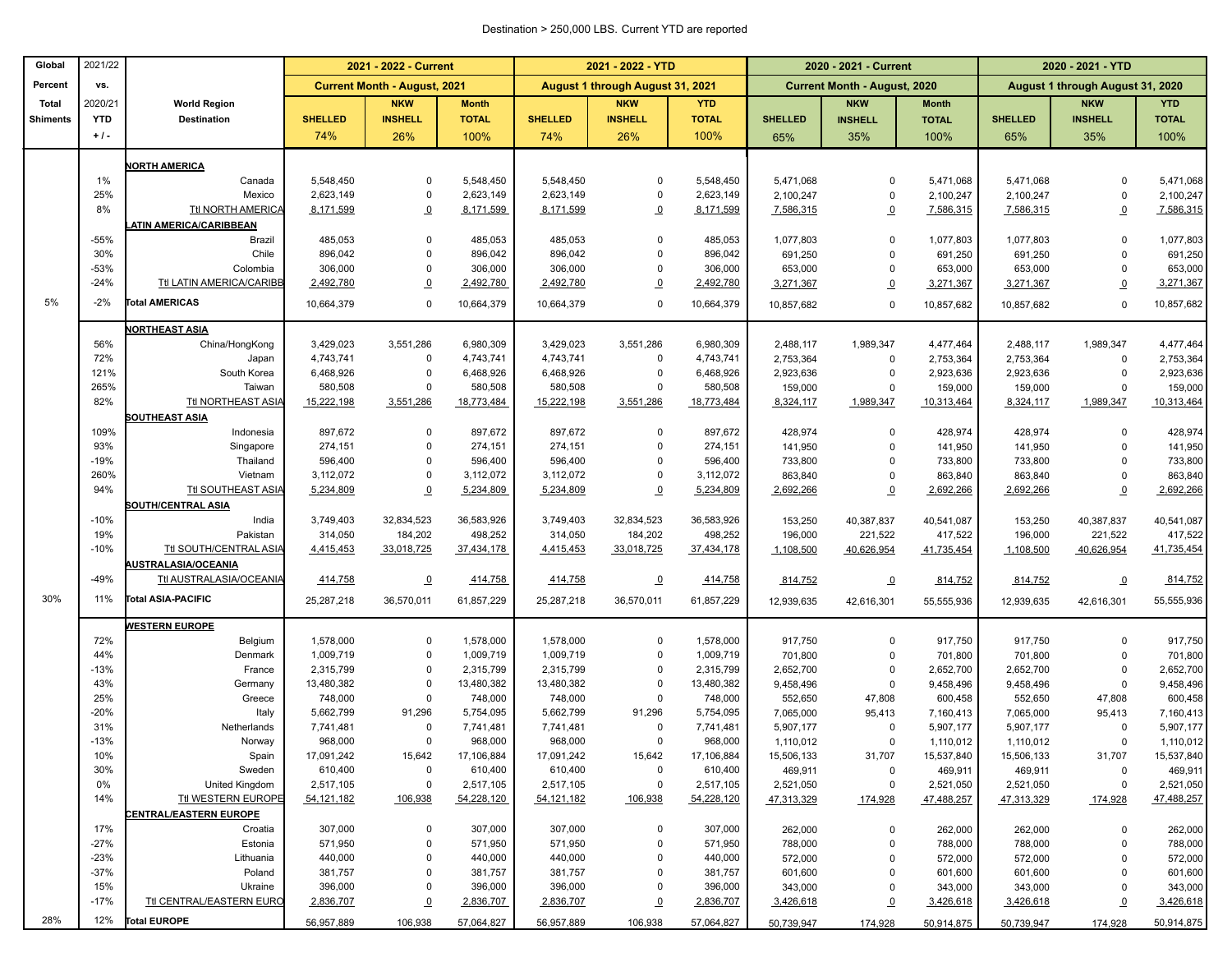| Global          | 2021/22    |                              | 2021 - 2022 - Current |                                     |              | 2021 - 2022 - YTD |                                  |              | 2020 - 2021 - Current |                                     |               | 2020 - 2021 - YTD |                                  |               |
|-----------------|------------|------------------------------|-----------------------|-------------------------------------|--------------|-------------------|----------------------------------|--------------|-----------------------|-------------------------------------|---------------|-------------------|----------------------------------|---------------|
| Percent         | VS.        |                              |                       | <b>Current Month - August, 2021</b> |              |                   | August 1 through August 31, 2021 |              |                       | <b>Current Month - August, 2020</b> |               |                   | August 1 through August 31, 2020 |               |
| <b>Total</b>    | 2020/21    | <b>World Region</b>          |                       | <b>NKW</b>                          | <b>Month</b> |                   | <b>NKW</b>                       | <b>YTD</b>   |                       | <b>NKW</b>                          | <b>Month</b>  |                   | <b>NKW</b>                       | <b>YTD</b>    |
| <b>Shiments</b> | <b>YTD</b> | <b>Destination</b>           | <b>SHELLED</b>        | <b>INSHELL</b>                      | <b>TOTAL</b> | <b>SHELLED</b>    | <b>INSHELL</b>                   | <b>TOTAL</b> | <b>SHELLED</b>        | <b>INSHELL</b>                      | <b>TOTAL</b>  | <b>SHELLED</b>    | <b>INSHELL</b>                   | <b>TOTAL</b>  |
|                 | $+1$ .     |                              | 74%                   | 26%                                 | 100%         | 74%               | 26%                              | 100%         | 65%                   | 35%                                 | 100%          | 65%               | 35%                              | 100%          |
|                 |            |                              |                       |                                     |              |                   |                                  |              |                       |                                     |               |                   |                                  |               |
|                 |            | <b>MIDDLE EAST</b>           |                       |                                     |              |                   |                                  |              |                       |                                     |               |                   |                                  |               |
|                 | 16%        | Jordan                       | 970.000               | $\mathbf 0$                         | 970.000      | 970.000           | $\mathbf 0$                      | 970,000      | 802,000               | 31,950                              | 833.950       | 802.000           | 31,950                           | 833,950       |
|                 | 129%       | Saudi Arabia                 | 387.000               | 0                                   | 387,000      | 387,000           | $\Omega$                         | 387,000      | 169,160               | $\Omega$                            | 169.160       | 169.160           | $\mathbf 0$                      | 169,160       |
|                 | 20%        | Turkey                       | 1,565,000             | 342,320                             | 1,907,320    | 1,565,000         | 342,320                          | 1,907,320    | 570,016               | 1,016,171                           | 1,586,187     | 570,016           | 1,016,171                        | 1,586,187     |
|                 | 27%        | <b>United Arab Emirates</b>  | 5,423,650             | 63,674                              | 5,487,324    | 5,423,650         | 63,674                           | 5,487,324    | 3,207,800             | 1,123,930                           | 4,331,730     | 3,207,800         | 1,123,930                        | 4,331,730     |
|                 | 19%        | <b>Ttl MIDDLE EAST</b>       | 8,870,650             | 405,994                             | 9,276,644    | 8,870,650         | 405,994                          | 9,276,644    | 5,570,476             | 2,204,703                           | 7,775,179     | 5,570,476         | 2,204,703                        | 7,775,179     |
|                 |            | <b>NORTH AFRICA</b>          |                       |                                     |              |                   |                                  |              |                       |                                     |               |                   |                                  |               |
|                 | 600%       | Algeria                      | 308,000               | $\mathbf 0$                         | 308,000      | 308,000           | 0                                | 308,000      | 44,000                | $\Omega$                            | 44,000        | 44,000            | $\mathbf{0}$                     | 44,000        |
|                 | $-8%$      | Morocco                      | 1.097.650             | $\Omega$                            | 1.097.650    | 1.097.650         | 0                                | 1,097,650    | 1,190,250             | $\Omega$                            | 1,190,250     | 1,190,250         | $\Omega$                         | 1,190,250     |
|                 | 15%        | <b>Ttl NORTH AFRICA</b>      | 1,625,650             | $\overline{0}$                      | 1,625,650    | 1,625,650         | $\overline{0}$                   | 1,625,650    | 1,410,250             | $\overline{0}$                      | 1,410,250     | 1,410,250         | $\overline{0}$                   | 1,410,250     |
|                 |            | <b>SUB-SAHARAN AFRICA</b>    |                       |                                     |              |                   |                                  |              |                       |                                     |               |                   |                                  |               |
|                 | $-54%$     | South Africa                 | 273,920               | 0                                   | 273,920      | 273,920           | $\mathbf 0$                      | 273,920      | 597,825               | $\Omega$                            | 597,825       | 597.825           | $\mathbf{0}$                     | 597,825       |
|                 | $-49%$     | Ttl SUB-SAHARAN AFRICA       | 307,895               | $\overline{0}$                      | 307,895      | 307,895           | $\Omega$                         | 307,895      | 609,225               | $\overline{0}$                      | 609,225       | 609,225           | $\overline{0}$                   | 609,225       |
| 5%              | 14%        | Total MIDDLE EAST/AFRICA     | 10,804,195            | 405,994                             | 11,210,189   | 10,804,195        | 405,994                          | 11,210,189   | 7,589,951             | 2,204,703                           | 9,794,654     | 7,589,951         | 2,204,703                        | 9,794,654     |
|                 | 11%        | <b>TOTAL EXPORTS</b>         | 103,713,681           | 37,082,943                          | 140,796,624  | 103,713,681       | 37,082,943                       | 140,796,624  | 82,127,215            | 44,995,932                          | 127, 123, 147 | 82,127,215        | 44,995,932                       | 127, 123, 147 |
| 32%             | 1%         | <b>TOTAL DOMESTIC</b>        |                       |                                     | 66,557,215   |                   |                                  | 66,557,215   |                       |                                     | 65,928,863    |                   |                                  | 65,928,863    |
| 100%            | 7%         | <b>GRAND TOTAL SHIPMENTS</b> |                       |                                     | 207,353,839  |                   |                                  | 207,353,839  |                       |                                     | 193,052,010   |                   |                                  | 193,052,010   |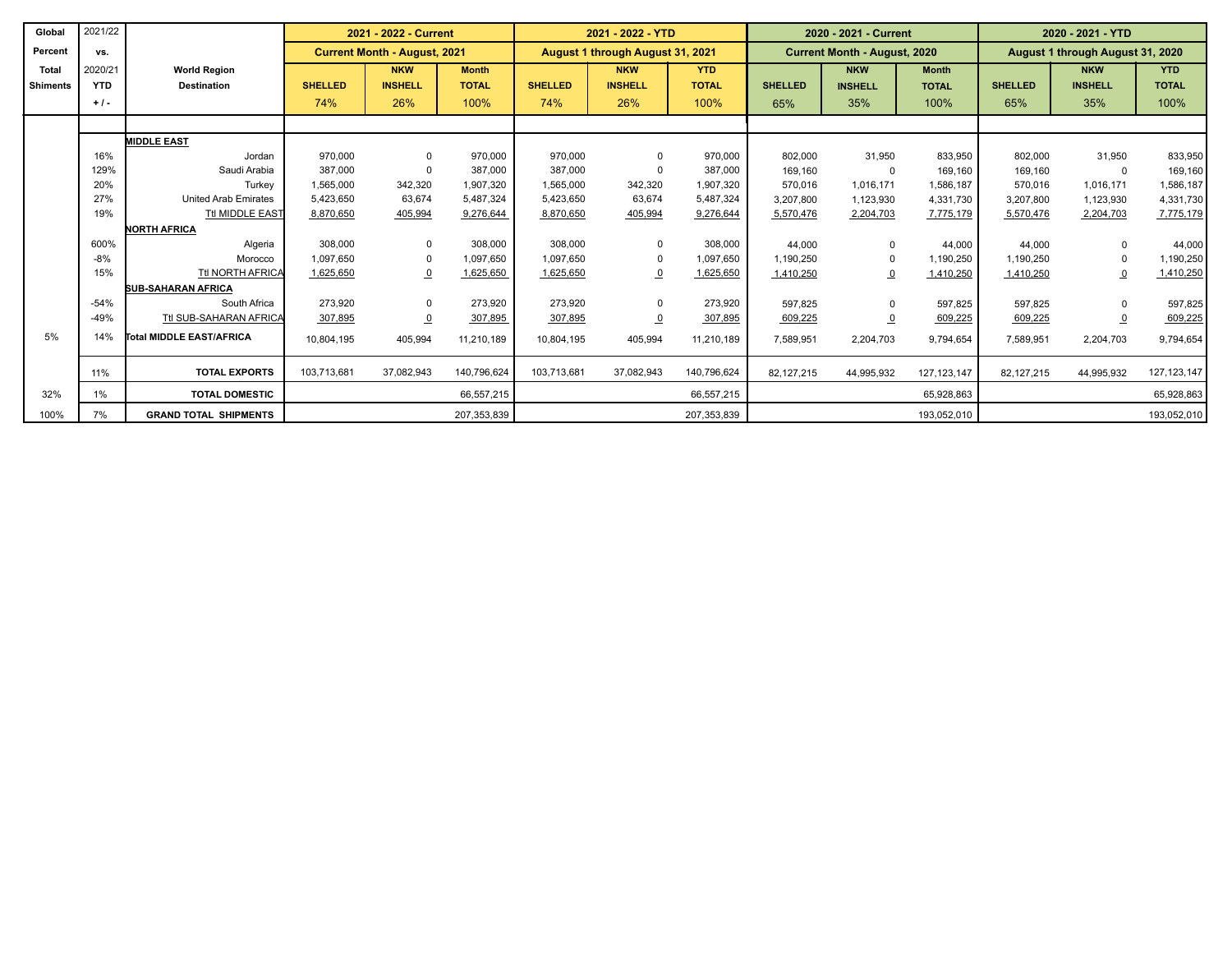

## **Almond Board of California Almond Board Quality Control Receipts Report Industry Summary**

## **August 1, 2021 through August 31, 2021**

|                                  | <b>From ABC Form</b> | <b>From USDA Inspection Certificates</b> |                        | % of Total      |           |
|----------------------------------|----------------------|------------------------------------------|------------------------|-----------------|-----------|
| <b>Variety Name</b>              | 1 Total Receipts     | <b>Total Receipts</b>                    | <b>Total Inedibles</b> | <b>Receipts</b> | % Rejects |
| Aldrich                          | 1,160,562            | 2,235,616                                | 37,036                 | 0.37%           | 1.66%     |
| Avalon                           | 15,790               | 56,213                                   | 321                    | 0.01%           | 0.57%     |
| Bennett-Hickman                  | 0                    | 0                                        | 0                      | 0.00%           | 0.00%     |
| <b>Butte</b>                     | 77,712               | 106,464                                  | 2,233                  | 0.02%           | 2.10%     |
| <b>Butte/Padre</b>               | 791,642              | 1,368,111                                | 12,406                 | 0.25%           | 0.91%     |
| Capitola                         | 0                    | 0                                        | 0                      | 0.00%           | 0.00%     |
| Carmel                           | 87,517               | 243,729                                  | 2,840                  | 0.03%           | 1.17%     |
| Folsom                           | 0                    | 741,351                                  | 35,535                 | 0.00%           | 4.79%     |
| Fritz                            | 0                    | 0                                        | 0                      | 0.00%           | 0.00%     |
| Independence                     | 61,331,397           | 76,395,882                               | 1,434,840              | 19.69%          | 1.88%     |
| Livingston                       | 31,637               | 87,785                                   | 931                    | 0.01%           | 1.06%     |
| Marchini                         | 0                    | 0                                        | 0                      | 0.00%           | 0.00%     |
| Marcona                          | 0                    | 0                                        | 0                      | 0.00%           | 0.00%     |
| Mission                          | 0                    | 0                                        | $\mathbf 0$            | 0.00%           | 0.00%     |
| Mixed                            | 1,822,970            | 2,805,891                                | 159,880                | 0.59%           | 5.70%     |
| Monarch                          | 0                    | 0                                        | 0                      | 0.00%           | 0.00%     |
| Monterey                         | 456,173              | 518,806                                  | 5,509                  | 0.15%           | 1.06%     |
| Morley                           | 0                    | 2,097                                    | 11                     | 0.00%           | 0.52%     |
| Neplus                           | 3,134                | 260,291                                  | 3,760                  | 0.00%           | 1.44%     |
| Nonpareil                        | 238,082,609          | 303,713,563                              | 5,483,531              | 76.42%          | 1.81%     |
| Padre                            | 130,439              | 201,234                                  | 1,604                  | 0.04%           | 0.80%     |
| Peerless                         | 0                    | 0                                        | 0                      | 0.00%           | 0.00%     |
| Price                            | 106,070              | 183,457                                  | 2,105                  | 0.03%           | 1.15%     |
| Ruby                             | 0                    | 0                                        | 0                      | 0.00%           | 0.00%     |
| Shasta                           | 1,553,895            | 2,002,594                                | 24,915                 | 0.50%           | 1.24%     |
| Sonora                           | 127,277              | 446,968                                  | 10,706                 | 0.04%           | 2.40%     |
| Supareil                         | 125,976              | 232,915                                  | 3,658                  | 0.04%           | 1.57%     |
| Winters                          | 48,041               | 79,419                                   | 582                    | 0.02%           | 0.73%     |
| <b>Wood Colony</b>               | 5,491,343            | 7,397,213                                | 106,863                | 1.76%           | 1.44%     |
| <b>Major Varieties Sub Total</b> | 311,444,184          | 399,079,599                              | 7,329,266              | 99.97%          | 1.84%     |
| <b>Minor Varieties Sub Total</b> | 104,550              | 389,872                                  | 18,800                 | 0.03%           | 4.82%     |
| <b>Grand Total All Varieties</b> | 311,548,734          | 399,469,471                              | 7,348,066              | 100.00%         | 1.84%     |

**This report is subject to futher verification of handler's receipts and futher reconciliation of USDA Incoming Certificates**